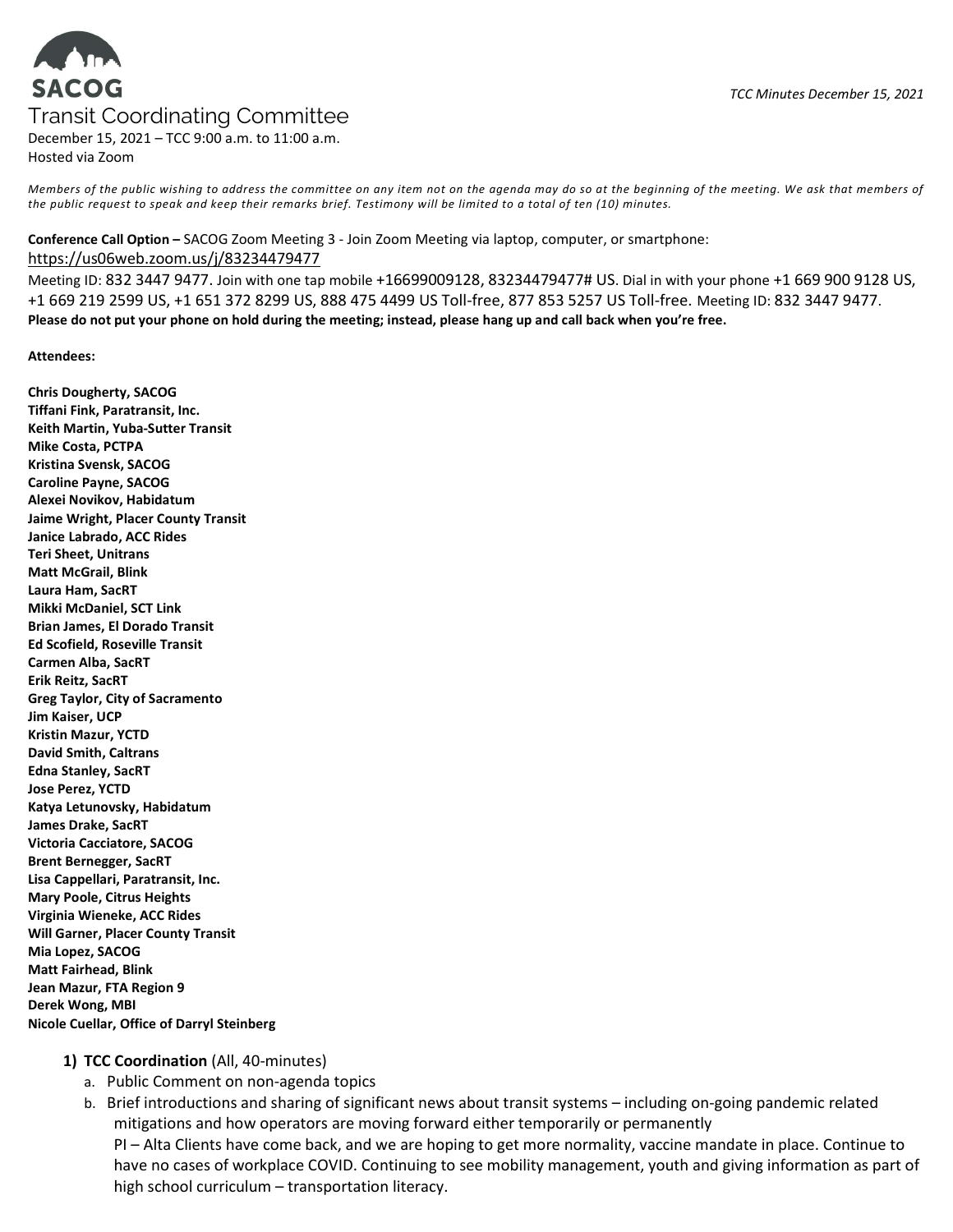

## TCC Minutes December 15, 2021

Unitrans – In Las Vegas checking out dual staircase double deck buses. Ridership has gone up significantly. Not as much ridership as expected. Hybrid course model at UCD may be issue. We have 6 or 7 electric bus charging units being installed. Electric buses delayed due to supply chain issues coming in April 2022.

Yuba-Sutter Transit – Ridership is gradually growing. We broke the 50% mark of pre-pandemic ridership. 60% of that ridership is from fixed route, down to 18% from commuter service. Our board approved the purchase of 5 replacement buses. They are Frontrunner buses at under 10K GVW with a manual ramp but still have 12-14 passenger capacity and gasoline powered with better fuel mileage. Federal PEPRA issue. Looking for \$45 million for facility project for which we plan to apply for a TIRCP grant in March. Triennial Review is in process. Spinning off solid waste function from have combined transit and solid waste.

SCT/Link – We were down 2 drivers but found two replacements. We are midway through our SRTP and will be doing onboard surveys for Delta service.

Roseville – Ridership ticking up on fixed route and dial a ride. We are working on a microtransit pilot program with PCT. Charging facility work is underway, we have 5 ZEVs on order, and will then be getting 5 more Proterra buses. PCT – Issued an RFP for microtransit service in Placer County, Roseville and Auburn for pilot as service is analyzed. TART connect program serves outside the Tahoe Basin and has had a lot of success with microtransit connecting people to the fixed routes. PCT has seen ridership increases with more returning to dial a ride. Commuter service continues to be a challenge for us with little ridership.

SacRT – Ridership is up due to students. We expect to have more reduced fare promotions in March or April of 2022. On the COVID-19 front we are waiting to hear from OSHA on requirements.

El Dorado Transit – Working on a Bus Transition Study for ZEV with EDCTC and contractor. Started Tahoe service with Capitol Corridor.

SacRT – Ridership struggle to increase ridership up 50% over last year and pre-covid. Close to awarding contracts for light rail modernization project replacing vehicles on gold line, station and side track for Folsom service, Dos Rios LRT station construction starting soon.

YCTD – Leading YCTD's microtransit planning and development for districtwide and new technology platform. Setting up a mini group of microtransit folks.

SacRT – RFI out to gather information from mobile app vendors to centralize mobile offerings – Devra Selenis is lead. ACC Rides – Continue at 31% of pre-pandemic ridership, no shared rides on minivans, only up to 5 on 8 passenger buses. Surveying drivers on restarting share ride but holding off on implementing shared rides until after this current wave of COVID has subsided.

UCP – Programs coming back, running safe trip services.

SacRT – Last night provided evacuation services from SMUD fire in downtown Sacramento. SacRT GO up 63% of prepandemic, RT now operating all paratransit services in house. On demand coming back strongest going up month to month 2%. 60% of employees vaccinated, more likely closer to 70% due to lack of sharing vaccination status information. SacRT is holding hiring events hoping to hire people the same week or even day. Making it as easy as possible to apply with about 80 applicants in the first hour. Fully staffed in fixed route service. Operator leaves are increasing and need more operators. Take up YCTD on best practices in microtransit session.

City of Sacramento – TIRCP and congested corridors grants. Improvements to SVS for regional bus services. ACC rides – Doing 2000 wellness calls and introducing eligible riders to services. Employee bases stable and 100% vaccinated.

SACOG – SGR expenditure review due next month. PTMISEA open projects and expenditures send over invoices, SGR too.

Citrus Heights – The City is working with SacRT on the SRTP update. The City is also working on complete streets infrastructure projects including transit facilities.

YCTD – Fixed route up a little over 50% of pre-covid with the return of student ridership and operating Unitrans routes, paratransit is close to pre-pandemic levels. Operator training classes are pretty full with more scheduled in the coming weeks. Our goal is getting to where we want to be with staffing by the end of winter. I-80 managed lanes project to improve congestion for transit. RAISE grant for ATP and construction. Recruiting for Senior Planner focus on ATP, and new executive assistant and clerk to the board. Contracting for finance services. Looking for a grants and procurements specialist.

SACOG – Started Emergency Preparedness project, beginning in January 2022 the agencies should start receiving contacts and requests for information from SACOG and WSP our consultant for project. Work will end June 30, 2023. We want to include you within the discussion. SACOG along with SacRT and Unitrans has applied to the APTA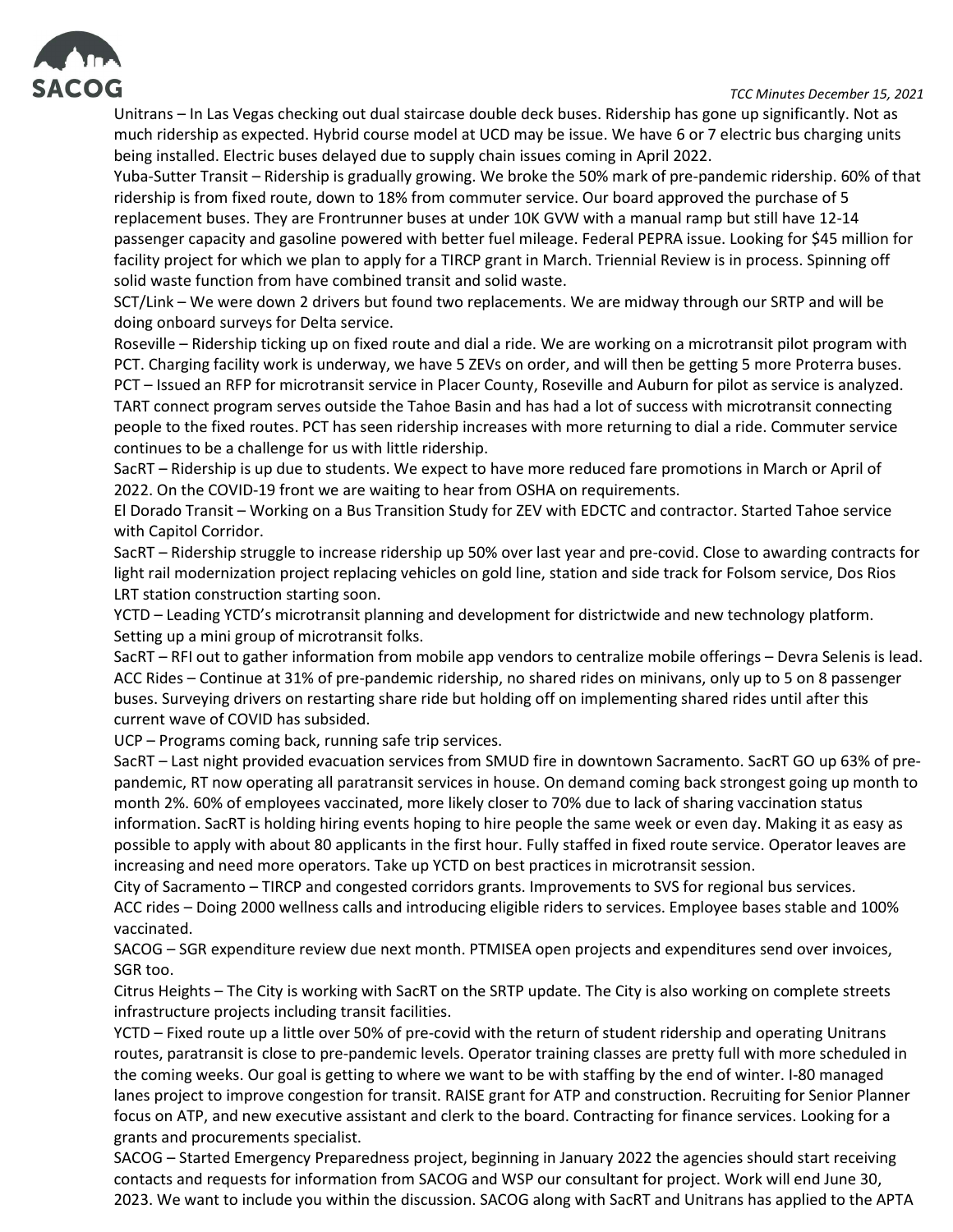

TCC Minutes December 15, 2021

racial equity commitment program – road map to advancing racial equity in agencies and region using 5 core principles. Should know status in March 2022. This could jump start REI in region to make us more competitive for funding. APTA conference REI part of funding processes for IIJA a lot of statutes within there have been revised.

- c. Joint Transit Operator Project or Training Opportunities Cap to Cap will be in person in the spring how can feds help us spend it. Working closely with committee to have a dedicated transportation team. Think ahead on projects to include that new funding stream can help with, questions on implementation and make funding pots more accessible to transit.
- d. General TCC Information & Discussion
	- Unmet Transit Needs Final Hearing SACOG Board, January 20, 2022
	- Update Regional Transit Network Capacity, Speed, and Reliability Investment Plan working on SOW and will bring back to group.
	- Return to Work Survey Have decided to do a first round of surveying for Study/Plan. To help operators understand what is going on in the region. Similar to what the Bay Area Council did in the Bay and circulate for feedback. Will use a portion of ARPA funds for this effort. SCT- Link – Helpful to project future ridership. SACOG – Set a baseline, all employers will be different. Make it a living survey to keep tabs on what is actually happening.
	- SACOG FTA Triennial Review Staff will be contacting agencies for needed information.
	- CalSTA IIJA letter for info.
	- Downtown Sacramento J Street & 8<sup>th</sup> Street additional peak hour bus stop space J Street just west of 8<sup>th</sup> Street a little extra curb space coming for transit during the peak periods using the whole block face. J east of 9<sup>th</sup> Street SacRT closing bus stop. 6-6:30 AM and 3:30-5:30 PM in the afternoon. Group of partners that serve downtown Sacramento, give the remainder of that block between  $8<sup>th</sup>$  to  $7<sup>th</sup>$  Street. Signage, directing passengers etc. will go out early next year. Include SACOG – Chris Dougherty on that, part of transit integration consolidation of lines. TIRCP for SVS project for some or all of the bus stops to speed up service providing service at the curb. More robust report in integration study.
	- FTA 5307/5339 Discretionary Share Call for Projects Applications due January 21, 2022.
	- Other

2) Review and Approve October 20, 2021, TCC Minutes (All, 5-minutes) - see attachment moved by Keith Martin, Yuba-Sutter Transit, second by Kristen Mazur, YCTD. Approved.

TDA Triennial Performance Audit (Derek Wong and Rick Williams, Michael Baker International), 10-minutes) – timeline winter into spring. Unitrans - Has Caltrans issued any guidance on changes in performance indicators in the COVID-19 era. CTA has been working on other performance indicators other than farebox. Auditors have the liberty to do different performance measures during this COVID-19 period.

SacRT – Will you be using NTD data for 2021? Yes, but will be flexible on what is complete/final. SacRT – Contacts are different. SACOG – Give us update on who should be contacted, so we know who the right person/people are at SacRT.

PI – Helpful to have a meeting with SacRT, PI, and SACOG due to switch over in ADA services. MBI – A lot of things have changed over this period.

YCTD – TDA Audits and reports helpful for peer review. NTD data – all microtransit and ADA complementary lumped together trends may look odd. MBI – We'll ask for different data sources, SCR may have another way to report data. SACOG doing TDA audit of City of West Sacramento too. SACOG – Keep those reports separate to see what the different trends are for the region.

4) Draft Regional Trail Network (Cacciatore/All, 10-minutes) – see attachment, link -